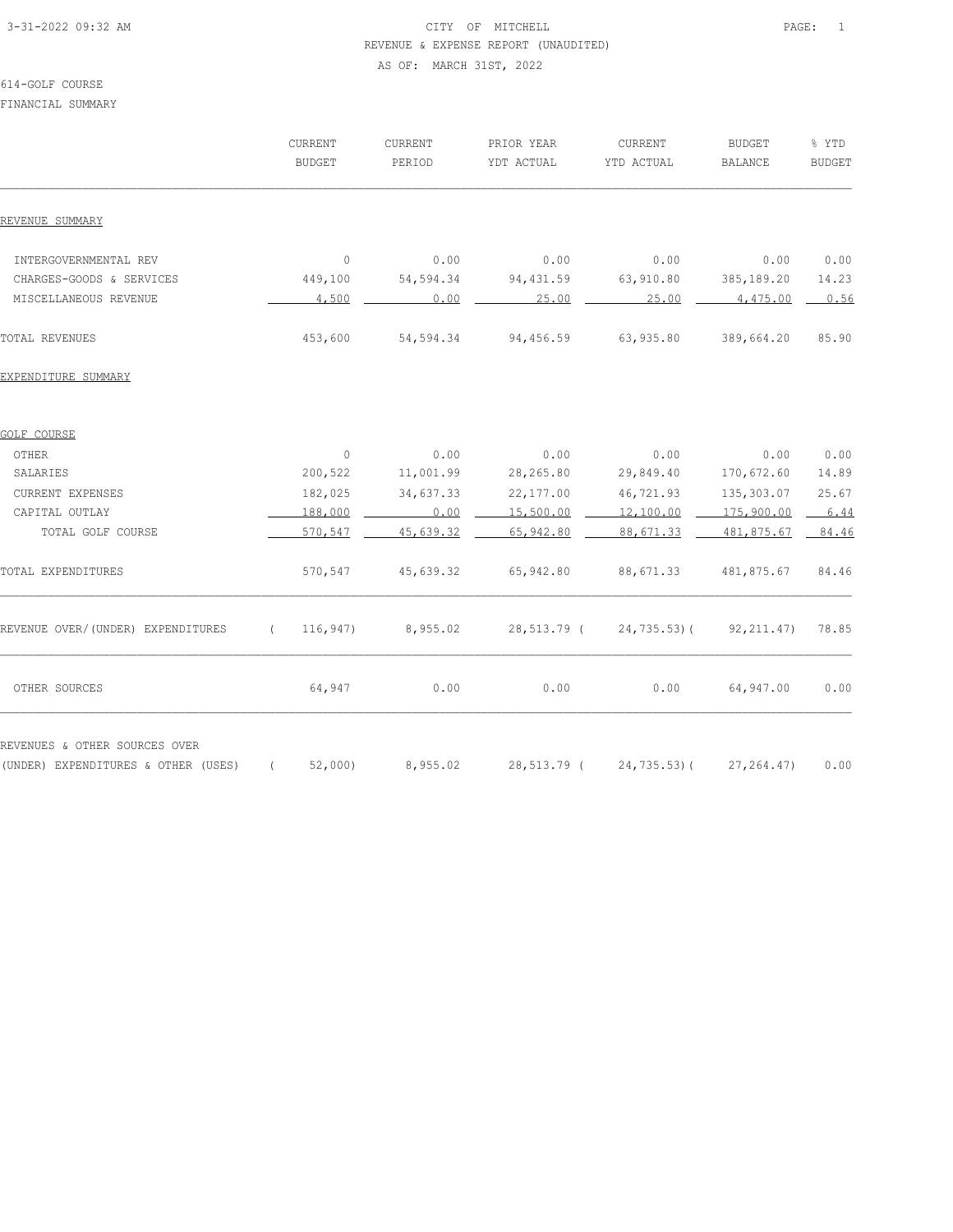# 3-31-2022 09:32 AM CITY OF MITCHELL PAGE: 2 REVENUE & EXPENSE REPORT (UNAUDITED) AS OF: MARCH 31ST, 2022

614-GOLF COURSE

| REVENUES                                      | CURRENT<br><b>BUDGET</b> | <b>CURRENT</b><br>PERIOD | PRIOR YEAR<br>YDT ACTUAL | CURRENT<br>YTD ACTUAL | <b>BUDGET</b><br><b>BALANCE</b> | % YTD<br><b>BUDGET</b> |
|-----------------------------------------------|--------------------------|--------------------------|--------------------------|-----------------------|---------------------------------|------------------------|
|                                               |                          |                          |                          |                       |                                 |                        |
| INTERGOVERNMENTAL REV                         |                          |                          |                          |                       |                                 |                        |
| 614-33930 FEMA DISAST ASST-CFDA #97.036       | $\circ$                  | 0.00                     | 0.00                     | 0.00                  | 0.00                            | 0.00                   |
| 614-33931 STATE OF SD-DISASTER ASSIST         | $\circ$                  | 0.00                     | 0.00                     | 0.00                  | 0.00                            | 0.00                   |
| TOTAL INTERGOVERNMENTAL REV                   | $\Omega$                 | 0.00                     | 0.00                     | 0.00                  | 0.00                            | 0.00                   |
| CHARGES-GOODS & SERVICES                      |                          |                          |                          |                       |                                 |                        |
| 614-3461 MEMBERSHIP FEES                      | 155,000                  | 30,840.87                | 52,514.94                | 38,052.36             | 116,947.64                      | 24.55                  |
| 614-3462 RANGE MEMBERSHIP                     | 16,000                   | 6, 269.77                | 9,116.31                 | 6,269.77              | 9,730.23                        | 39.19                  |
| 614-34620 RANGE BALLS                         | 14,000                   | 1,007.32                 | 1,957.81                 | 1,007.32              | 12,992.68                       | 7.20                   |
| 614-34622 ADULT GREEN FEES                    | 89,000                   | 1,074.42                 | 3,043.74                 | 1,074.42              | 87,925.58                       | 1.21                   |
| 614-34623 ADULT 9/18 SPLIT                    | $\mathbf{0}$             | 0.00                     | 0.00                     | 0.00                  | 0.00                            | 0.00                   |
| 614-34626 PUNCH CARDS                         | 15,000                   | 744.19                   | 1,302.33                 | 930.24                | 14,069.76                       | 6.20                   |
| 614-3463 ELECTRIC CART & STORAGE FEE          | 18,000                   | 2,206.06                 | 2,978.45                 | 4,012.30              | 13,987.70                       | 22.29                  |
| 614-34630 1.5% TOURISM TAX~RANGE BALLS        | 200                      | 15.11                    | 29.38                    | 15.11                 | 184.89                          | 7.56                   |
| 614-34631 CART RENTAL                         | 100,000                  | 7,392.49                 | 14,326.76                | 7,505.17              | 92,494.83                       | 7.51                   |
| 614-34632 LAWN BOWLING MAINTENANCE            | $\sim$ 0                 | 0.00                     | 0.00                     | 0.00                  | 0.00                            | 0.00                   |
| 614-3464 ANNUAL TRAIL FEES                    | 18,000                   | 4,713.61                 | 8,582.16                 | 4,713.61              | 13,286.39                       | 26.19                  |
| 614-34641 LOCKER FEE                          | 1,000                    | 330.50                   | 450.71                   | 330.50                | 669.50                          | 33.05                  |
| 614-3465 TOURNAMENT SPONSOR FEE               | 17,000                   | 0.00                     | 0.00                     | 0.00                  | 17,000.00                       | 0.00                   |
| 614-3466 MISC/GAS/PROG/CLUBHOUSE              | 2,000                    | 0.00                     | 129.00                   | 0.00                  | 2,000.00                        | 0.00                   |
| 614-3467 ADVERTISING REVENUE (NO TAX)         | 3,900                    | 0.00                     | 0.00                     | 0.00                  | 3,900.00                        | 0.00                   |
| 614-3469 INTEREST EARNED                      | $\overline{0}$           | 0.00                     | 0.00                     | 0.00                  | 0.00                            | 0.00                   |
| TOTAL CHARGES-GOODS & SERVICES                | 449,100                  | 54,594.34                | 94,431.59                | 63,910.80             | 385,189.20                      | 85.77                  |
| MISCELLANEOUS REVENUE                         |                          |                          |                          |                       |                                 |                        |
| $614 - 367$<br>CONTRIBUTION FR PRIVATE SOURCE | $\overline{0}$           | 0.00                     | 0.00                     | 0.00                  | 0.00                            | 0.00                   |
| 614-3671 CONTR FR PRIVATE SOURCE LAWN B       | 0                        | 0.00                     | 0.00                     | 0.00                  | 0.00                            | 0.00                   |
| 614-3672 CITY CONTRIBUTION                    | 4,500                    | 0.00                     | 0.00                     | 0.00                  | 4,500.00                        | 0.00                   |
| $614 - 369$<br>REFUNDS AND REIMBURSEMENTS     | $\circ$                  | 0.00                     | 25.00                    | 25.00                 | 25.00                           | 0.00                   |
| TOTAL MISCELLANEOUS REVENUE                   | 4,500                    | 0.00                     | 25.00                    | 25.00                 | 4,475.00                        | 99.44                  |
|                                               |                          |                          |                          |                       |                                 |                        |
| TOTAL REVENUE                                 | 453,600                  | 54,594.34                | 94,456.59                | 63,935.80             | 389,664.20                      | 85.90                  |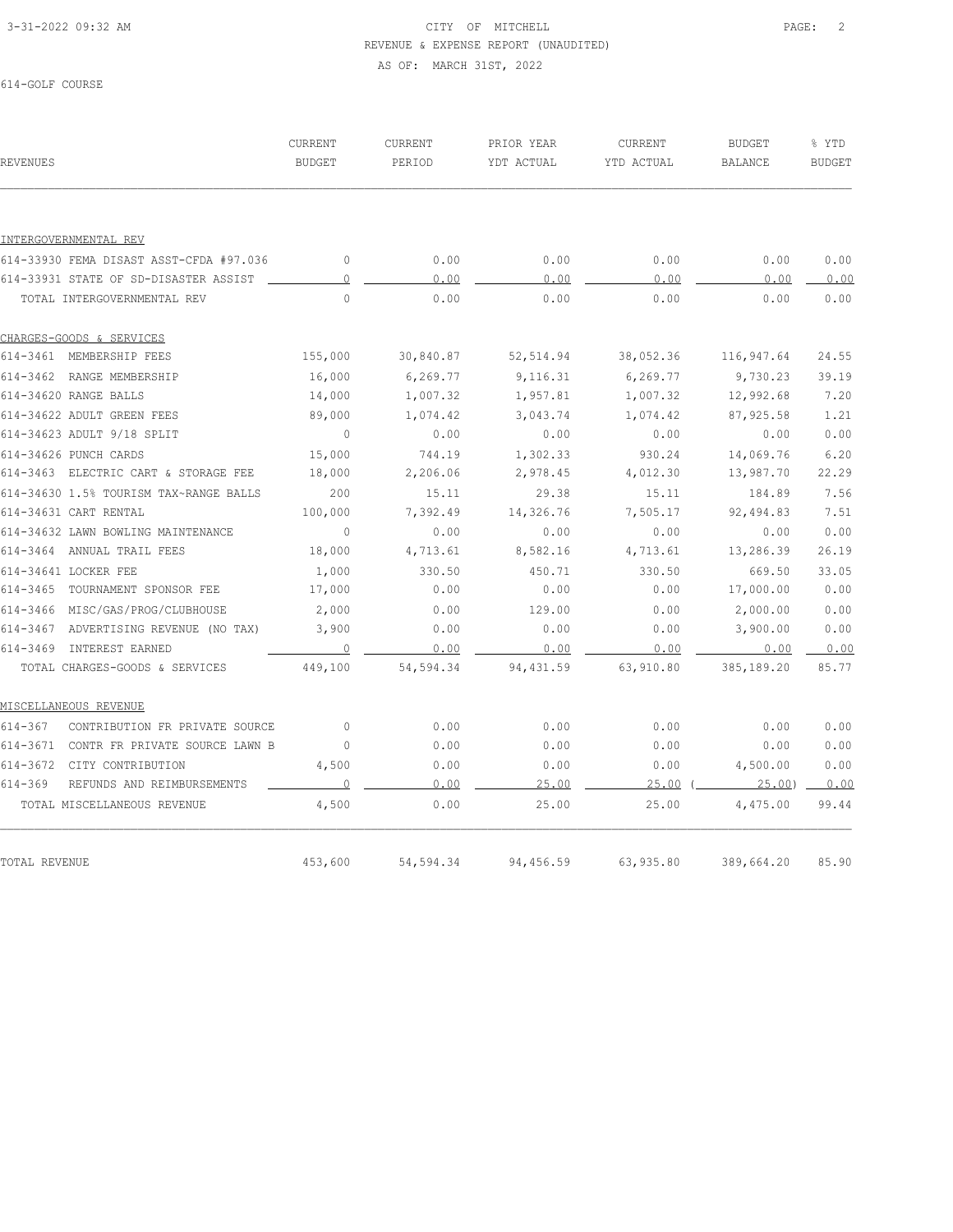# 3-31-2022 09:32 AM PAGE: 3 REVENUE & EXPENSE REPORT (UNAUDITED) AS OF: MARCH 31ST, 2022

#### 614-GOLF COURSE

GOLF COURSE

| DEPARTMENTAL EXPENDITURES                | CURRENT<br>BUDGET | CURRENT<br>PERIOD | PRIOR YEAR<br>YDT ACTUAL | CURRENT<br>YTD ACTUAL           | <b>BUDGET</b><br><b>BALANCE</b> | % YTD<br><b>BUDGET</b> |
|------------------------------------------|-------------------|-------------------|--------------------------|---------------------------------|---------------------------------|------------------------|
|                                          |                   |                   |                          |                                 |                                 |                        |
|                                          |                   |                   |                          |                                 |                                 |                        |
| OTHER                                    |                   |                   |                          |                                 |                                 |                        |
| 614-45250-21610 ACCRUED LEAVE EXPENSE    | $\circ$           | 0.00              | 0.00                     | 0.00                            | 0.00                            | 0.00                   |
| 614-45250-21620 PENSION EXPENSE          | $\circ$           | 0.00              | 0.00                     | 0.00                            | 0.00                            | 0.00                   |
| 614-45250-21630 OPEB EXPENSE             | $\circ$           | 0.00              | 0.00                     | 0.00                            | 0.00                            | 0.00                   |
| 614-45250-21670 DEPRECIATION EXPENSE     | 0                 | 0.00              | 0.00                     | 0.00                            | 0.00                            | 0.00                   |
| TOTAL OTHER                              | $\Omega$          | 0.00              | 0.00                     | 0.00                            | 0.00                            | 0.00                   |
| SALARIES                                 |                   |                   |                          |                                 |                                 |                        |
| 614-45250-41100 SALARIES                 | 89,783            | 6,855.90          | 14,386.31                | 19,721.98                       | 70,061.02                       | 21.97                  |
| 614-45250-41110 OVERTIME                 | 750               | 0.00              | 0.00                     | 0.00                            | 750.00                          | 0.00                   |
| 614-45250-41120 PART-TIME                | 50,000            | 255.76            | 3,870.47                 | 754.48                          | 49,245.52                       | 1.51                   |
| 614-45250-41200 SOCIAL SECURITY/MEDICARE | 11,363            | 503.59            | 1,215.07                 | 1,444.61                        | 9,918.39                        | 12.71                  |
| 614-45250-41300 RETIREMENT               | 5,432             | 411.36            | 863.18                   | 1,183.33                        | 4,248.67                        | 21.78                  |
| 614-45250-41500 GROUP INSURANCE          | 43,194            | 2,975.38          | 7,930.77                 | 6,745.00                        | 36,449.00                       | 15.62                  |
| 614-45250-41700 COMPENSATED ABSENCES     | 0                 | 0.00              | 0.00                     | 0.00                            | 0.00                            | 0.00                   |
| <b>TOTAL SALARIES</b>                    | 200,522           | 11,001.99         | 28,265.80                | 29,849.40                       | 170,672.60                      | 85.11                  |
| CURRENT EXPENSES                         |                   |                   |                          |                                 |                                 |                        |
| 614-45250-42100 INSURANCE                | 9,500             | 7,413.53          | 2,140.00                 | 9,279.53                        | 220.47                          | 97.68                  |
| 614-45250-42200 GOLF PRO CONTRACT        | 66,525            | 4,509.44          | 13,486.63                | 9,023.13                        | 57,501.87                       | 13.56                  |
| 614-45250-42250 PROFESSIONAL SERVICES    | $\circ$           | 0.00              | 0.00                     | 0.00                            | 0.00                            | 0.00                   |
| 614-45250-42300 PUBLISHING               | 2,500             | 0.00              | 320.83                   | 275.00                          | 2,225.00                        | 11.00                  |
| 614-45250-42500 REPAIR & MAINTENANCE     | 15,000            | 1,907.16          | 153.52                   | 1,907.16                        | 13,092.84                       | 12.71                  |
| 614-45250-42600 SUPPLIES & MATERIALS     | 17,000            | 2,032.81          | 2,989.26                 | 3,925.65                        | 13,074.35                       | 23.09                  |
| 614-45250-42601 SUPPLIES-LAWN BOWLING    | $\overline{0}$    | 0.00              | 0.00                     | 0.00                            | 0.00                            | 0.00                   |
| 614-45250-42602 CHEMICALS                | 20,500            | 1,600.00          | 0.00                     | 1,600.00                        | 18,900.00                       | 7.80                   |
| 614-45250-42603 SAND/GOLF COURSE         | 4,000             | 0.00              | 0.00                     | 0.00                            | 4,000.00                        | 0.00                   |
| 614-45250-42604 TREES & SOD              | 2,500             | 0.00              | 0.00                     | 0.00                            | 2,500.00                        | 0.00                   |
| 614-45250-42610 GAS & FUEL               | 12,000            | 2,202.40          | 379.44                   | 2,722.29                        | 9,277.71                        | 22.69                  |
| 614-45250-42650 UNIFORMS                 | 500               | 80.00             | 0.00                     | 402.92                          | 97.08                           | 80.58                  |
| 614-45250-42690 CHANGE IN INVENTORY      | $\overline{0}$    | 0.00              | 0.00                     | 0.00                            | 0.00                            | 0.00                   |
| 614-45250-42700 TRAVEL, CONF. & DUES     | 1,000             | 731.76            | 544.99                   | 784.76                          | 215.24                          | 78.48                  |
| 614-45250-42800 UTILITIES                | 14,500            | 654.59            | 1,008.75                 | 1,395.86                        | 13,104.14                       | 9.63                   |
| 614-45250-42830 UTILITIES-WATER/SEWER    | 1,300             | 257.08            | 157.55                   | 257.08                          | 1,042.92                        | 19.78                  |
| 614-45250-42920 COMPUTER SOFTWARE        | 15,000            | 13,283.56         | 995.00                   | 15,182.81 (                     | 182.81)                         | 101.22                 |
| 614-45250-42931 SALES TAX                | 200(              | 35.00             | $1.03$ (                 | 34.26)                          | 234.26                          | $17.13-$               |
| 614-45250-42940 LIABILITY CLAIM          | $\mathbb O$       | 0.00              | 0.00                     | ${\bf 0}$ . ${\bf 0}$ ${\bf 0}$ | 0.00                            | 0.00                   |
| 614-45250-42999 REFUNDS                  | $\overline{0}$    | 0.00              | 0.00                     | 0.00                            | 0.00                            | 0.00                   |
| TOTAL CURRENT EXPENSES                   | 182,025           | 34,637.33         | 22, 177.00               | 46,721.93                       | 135,303.07                      | 74.33                  |